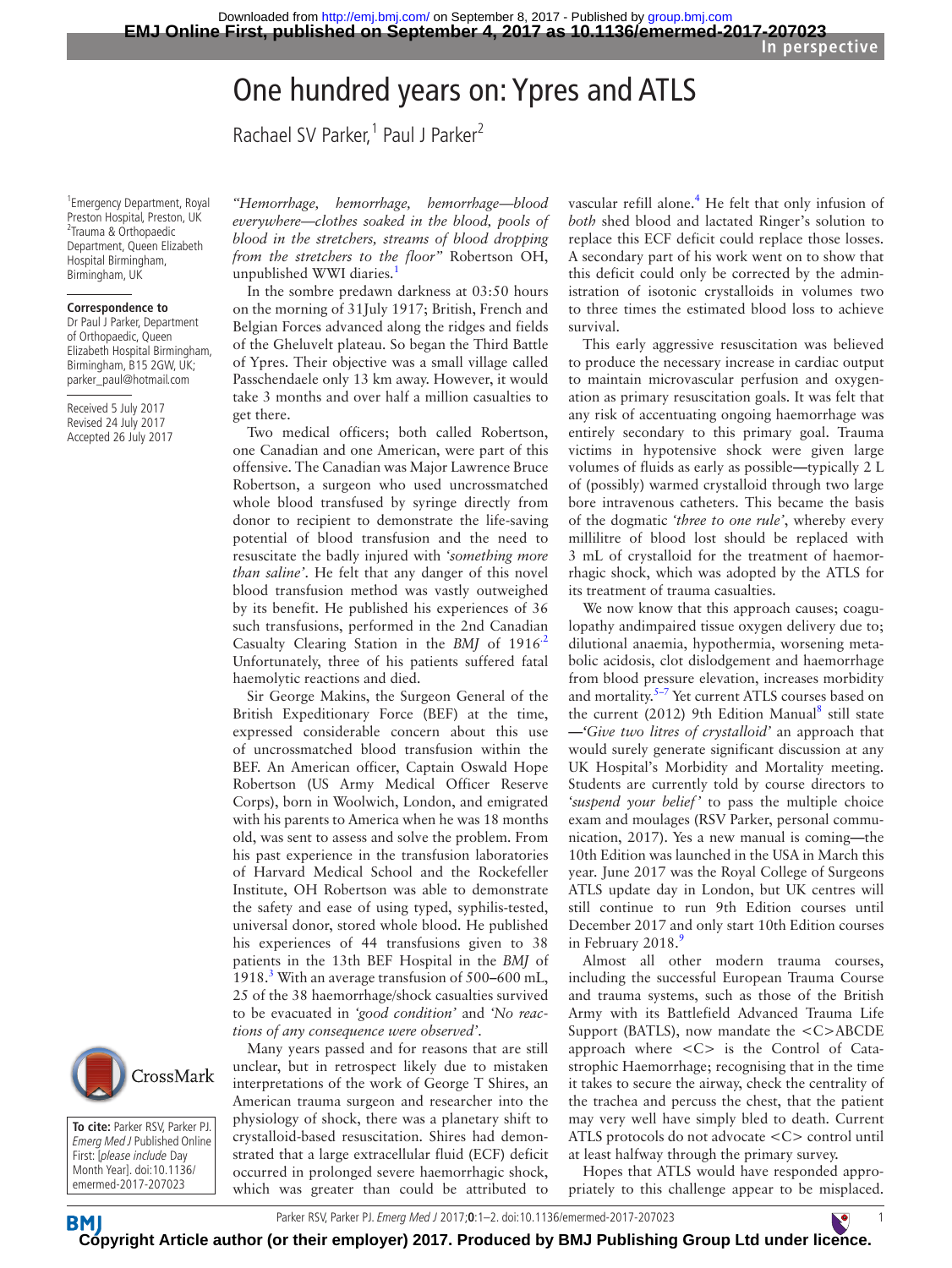## **In perspective**

First views of the 10th Edition Manual are highly troubling.<sup>9</sup> The hospital preparation section requests that *'warmed intravenous crystalloid solutions are immediately available for infusion'.* The primary survey, although emphasising a trauma team approach is still stuck at ABCDE. *'First assess the airway to ascertain patency, inspect for foreign bodies, facial, mandibular fractures, tracheal, laryngeal fractures…establish an airway whilst restricting cervical spine mobility… establish an airway surgically if intubation is contraindicated or cannot be accomplished'.* Five paragraphs on breathing, including *'percuss the thorax… chest decompression should follow immediately when (Tension Pneumothorax) is suspected by clinical evaluation'*, then follow before any mention of circulation.

Bleeding begins with the ambivalent phrase *'Tourniquets are effective in massive exsanguination from an extremity injury but carry a risk of ischemic injury to that extremity. Use a tourniquet only when direct pressure is not effective and the patients life is threatened'.* What then follows is, quite simply, difficult to comprehend in a 2017 publication likely to be used (by some) for another 4 years.*'Initiate IV fluid therapy with crystalloids. A bolus of 1L may be required to achieve an appropriate response in an adult patient…if a patient is unresponsive to initial crystalloid therapy, he or she should receive a blood transfusion'.* Yet within the very next paragraph on the risk of coagulopathy; the manual bizarrely states that, *'crystalloid resuscitation of more than 1.5L independently increases the odds ratio of death'.*

We live in troubled times on what many term the 'asymmetric battlefield' where the war is among the people. If the question is haemorrhage, then immediately stopping the bleeding and replacing losses, like-for-like, is surely the answer. We know that survival after trauma is inversely proportional to the amount of saline administered. Currently, we use component products (cells, plasma and platelets) to recreate whole blood transfusion. Salt water therapy was debunked 100 years ago. It was Aldous Huxley who said that the only consistent lesson of history was that *'Men do not learn the lessons of history'.*[10](#page-1-7) Unfortunately, it

would seem that the 10th Edition of the ATLS Manual has made the same error. It is still back in the trenches with its saline in 1916.

**Contributors** RP attended the ATLS course, PP is a trauma surgeon with an interest in trauma physiology, resuscitation and prehospital care. PP and RP both cowrote the paper. PP acts as guarantor. PP affirms that the manuscript is an honest, accurate, and transparent account of the study being reported; that no important aspects of the study have been omitted; and that any discrepancies from the study as planned (and, if relevant, registered) have been explained. PJP conceived the paper, RSVP attended the ATLS course described in 2017. Both PP and RP contributed equally to the planning, writing and editing of the paper.

**Competing interests** None declared.

**Provenance and peer review** Not commissioned; internally peer reviewed.

© Article author(s) (or their employer(s) unless otherwise stated in the text of the article) 2017. All rights reserved. No commercial use is permitted unless otherwise expressly granted.

#### **References**

- <span id="page-1-0"></span>1 Stansbury LG, Hess JR. Blood transfusion in World War I: the roles of Lawrence Bruce Robertson and Oswald Hope Robertson in the "Most Important Medical Advance of the War". [Transfus Med Rev](http://dx.doi.org/10.1016/j.tmrv.2009.03.007) 2009;23:232–6.
- <span id="page-1-1"></span>2 Robertson LB. The transfusion of whole blood. A suggestion for its more frequent employment in war surgery. [BMJ](http://dx.doi.org/10.1136/bmj.2.2897.38) 1916;2:38–40.
- <span id="page-1-2"></span>3 Robertson OH. A method of citrated blood transfusion. [Br Med J](http://dx.doi.org/10.1136/bmj.1.2991.477) 1918;1:477-9.
- <span id="page-1-3"></span>4 Bacter CR, Canizaro PC, Carrico CJ, et al. Fluid resuscitation of hemorrhagic shock. Postgrad Med 1970;48:95–9.
- <span id="page-1-4"></span>5 Shaz BH, Winkler AM, James AB, et al. Pathophysiology of Early trauma-induced coagulopathy: emerging evidence for hemodilution and coagulation factor depletion. [J Trauma](http://dx.doi.org/10.1097/TA.0b013e31821266e0) 2011;70:1401–7.
- 6 Harada MY, Ko A, Barmparas G, et al. 10-Year trend in crystalloid resuscitation: reduced volume and lower mortality. [Int J Surg](http://dx.doi.org/10.1016/j.ijsu.2016.12.073) 2017;38:78–82.
- 7 Krausz MM. Initial resuscitation of hemorrhagic shock. [World J Emerg Surg](http://dx.doi.org/10.1186/1749-7922-1-14) 2006;1:14.
- <span id="page-1-5"></span>8 ATLS Subcommittee, American College of Surgeons' Committee on Trauma, International ATLS working group. Advanced trauma life support (ATLS®): the ninth edition. [J Trauma Acute Care Surg](http://dx.doi.org/10.1097/TA.0b013e31828b82f5) 2013;74:1363-6.
- <span id="page-1-6"></span>9 [www.rcseng.ac.uk/education-and-exams/regional-and-international-centres/practical](www.rcseng.ac.uk/education-and-exams/regional-and-international-centres/practical-resources/atls-10/)[resources/atls-10/](www.rcseng.ac.uk/education-and-exams/regional-and-international-centres/practical-resources/atls-10/) (accessed 12 Aug 2017).
- <span id="page-1-7"></span>10 Huxley A. Collected Essays. Harper Colophon, 1958.